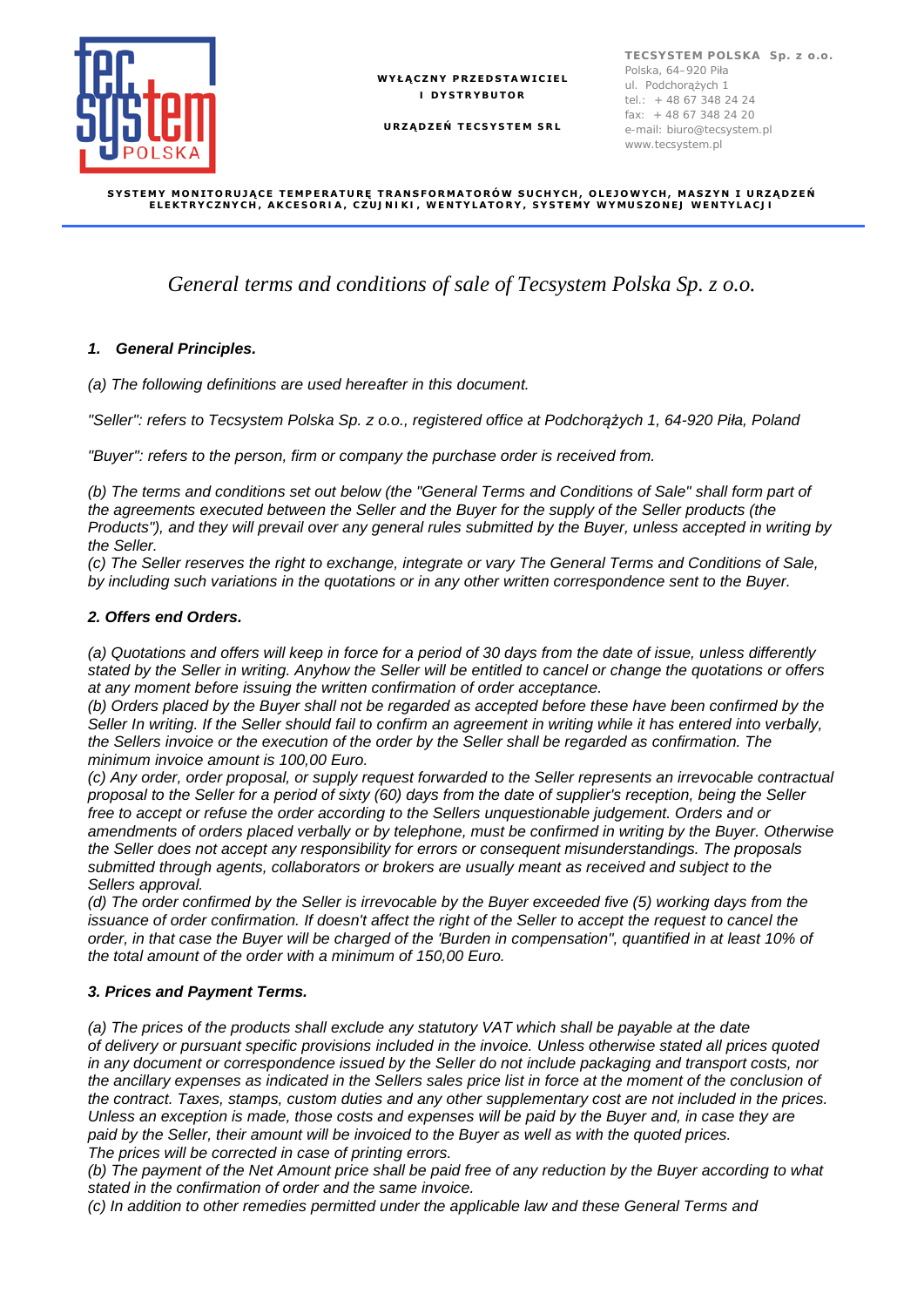*Conditions of Sale, the Seller reserves the right to recover default interest on delayed payments starting from the due date, calculated at the official reference rate of the European Central Bank increased by 7 (seven) basis points.*

*(d) If the Buyer fails to take payments in the time and manner specified by the Seller or the Buyer business shall be operated beyond the ordinary course of business which shall include, without limitation, when seizure or protest has bean made, payments shall be delayed or insolvency proceedings shall have been petitioned or opened, the Seller shall have the right to suspend or cancel, at its sole discretion, further delivery and to declare all its claims arising from the business relationship as immediately payable. Moreover the Seller may in such event request for anticipation on the payments or a warranty deposit.*

*(e) Should an agreement be reached on extended payments, and an instalment not be paid on time, the Seller will be entitled to require the payment of the whole amount, without considering the Buyers payment deadline, even if the conditions are not meet. Otherwise, the Seller will consider the contract as annulled due to breaching and keep all the amounts paid by the Buyer until that moment as a damage reimbursement. (f) Also in case of notification of faults and defeats, the Buyer will not be entitled to start or continue proceedings without previously paying the total price in accordance with the contract. The payment will, in no case, be suspended or delayed; should disagreements arise, the related proceedings wiII not be started or continued unless the payment has been made according to the fixed terms and procedures.*

*(g) The Seller will be entitled to interrupt the product delivery should, in the Sellers' unquestionable opinion, the Buyer's statement of assets and liabilities put the payment at risk.*

*(h) In any case, the product ownership is handed lo the Buyer only with the total payment of the price Is made, even If the products have already been mounted or installed in other products owned by the Buyer or third parties. Should the price not be paid, the Seller will expressly have the right to claim the ownership of the products also towards third parties or towards the Buyer, as well as the right to have the products released and returned (also with the right to obtain release and return injunctions). The Seller will have the right to disassemble and remove the products.*

*(i) The Buyer shall have no right to make any compensation, retention or reduction unless the counterclaims have been conclusively determined by the court.*

# *4. Delivery Terms .*

*(a) Unless otherwise agreed, the delivery of the products shall be EXW (Incoterms 2010) from the Seller plant.*

*(b) The Buyer shall provide the means of transport and shall be responsible for its availability on time. The Seller shall immediately be informed of any delays. Any costs arising thereof shall be at the expense of the Buyer.*

*(c) All the time terms, also in relation to delivery time, return, installation, completion, etc, although defined as strict by the Buyer, will anyhow be considered as approximate by the Seller and subject to a tolerance margin. Unless otherwise expressively agreed in writing any indicated time of delivery shall be nonbinding for the Seller. Unless different agreement between the parties, the approximate term for shipment is the one specified in the confirmation of order.*

*(d) The delivery terms will be automatically considered as extended in the following case:*

*(i) should the Buyer not communicate the data that are necessary for the supply within the due time or should the Buyer require changes during work execution or answer late to the request of drawing and executive layout approval;*

*(ii) should the Buyer have outstanding payments;*

*(iii) should the Buyer's statement of assets and liabilities and or the Buyer's credit be considered as hindering payment according to the Seller's unquestionable judgement.*

*(e) The Seller reserves the right to reasonably delivery in instalments.*

*(f) Any liability to supply as a result of force majeure or other unforeseen incidents outside the Seller responsibility including, without limitation, strike, lock out, acts of public authorities, subsequent cease of export or import opportunities shall, for their duration and in accordance with their impact, relieve the Seller from the obligation to comply with any agreed time for delivery.*

*(g) The Seller is not obliged to accept the Products returns, unless otherwise agreed in writing. Any costs arising thereof shall be at the expense of the Buyer.*

#### *5. Duty to Inspection and Acceptance of Products.*

*(a) Upon taking possession of the Products, the Buyer shell Immediately:*

*(i) check quantities and packaging of the Products and record any objections on the delivery note; and (ii) conduct a conformity check on the Products compared to the data indicated in the confirmation of order and record any objections on the delivery note.*

*(b) In case of a notice of defect the Buyer shall comply with the following procedures and deadline:*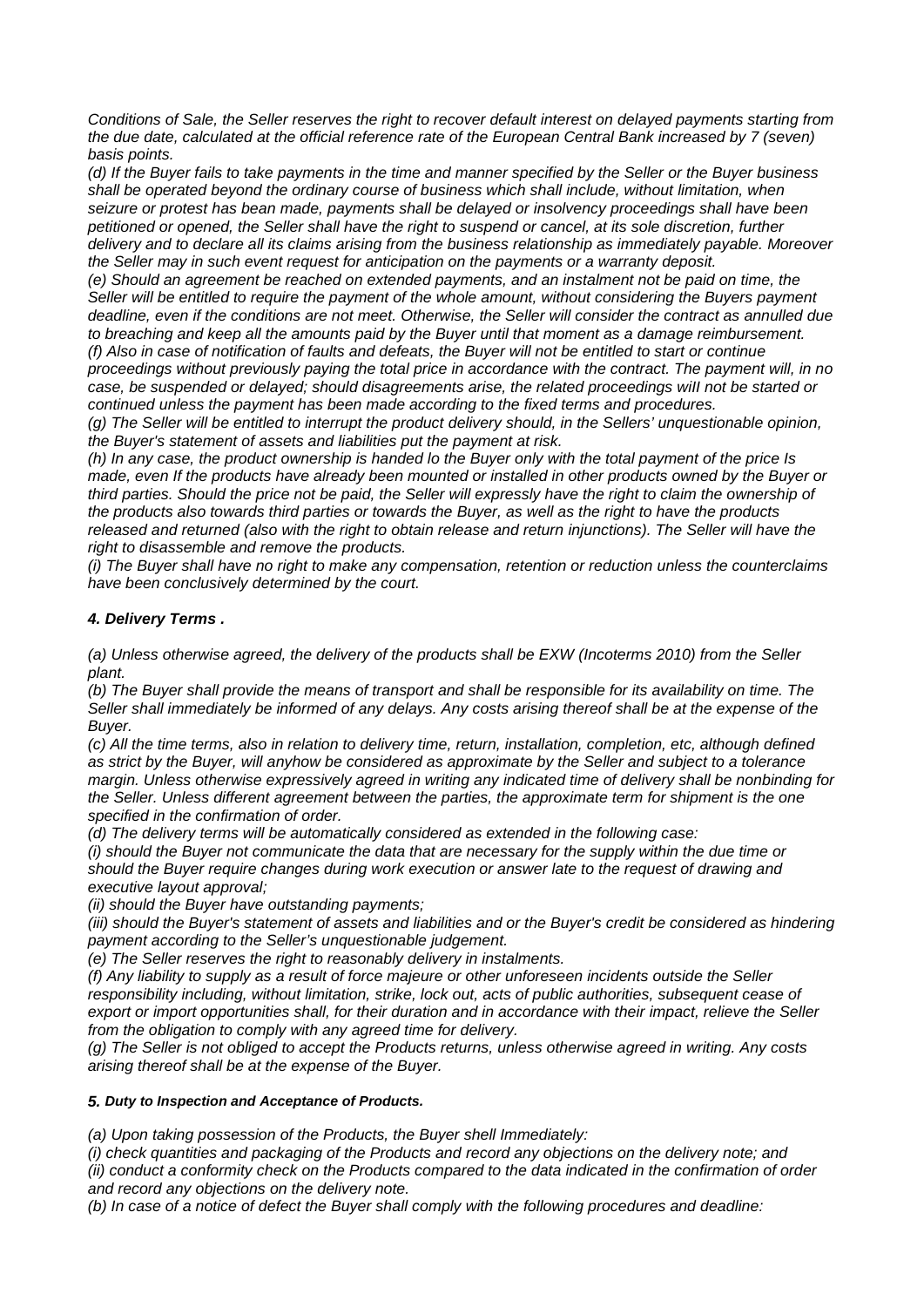*(i) the notification shall be made by no later than 8 (eight) working days from the taking possession of the Products by the Buyer. In the event of an objection to a defeat which, despite a filer inspection has remained undiscovered, the objection must be raised within the early of the expiry of the working day on which the defect has been discovered but in any event by no later than 2 (two) weeks after take over of the Products; (ii) the above mentioned notice must be issued by electronic mail, completed with any available details and or photos and forwarded to the Seller within the deadlines. Any notice by telephone conversation shall not be accepted;*

*(iii) the notice must clearly specify the kind and amount of the alleged defect;*

*(iv) the Buyer agrees to make available for inspection the objected Products; such inspection shall be done by the Seller or by any expert designated by the Seller.*

*(c) No objections with regard to the quantities, quality, type, and packaging of the Products shall be possible unless a note has been placed on the delivery note in accordance with the above mentioned procedure. (d) Any Product to which objection shall not have been raised in accordance with the procedures and deadlines set out above shall be regarded as approved and accepted by the Buyer.*

## *6. Warranty Terms .*

*(a) The Seller hereby represents and warranties that the Products shall be free from defect and shall comply with the technical specifications forwarded by the Seller and certificated by official companies where needed.*

*(b) Under warranty obligation, the Seller commits to replacing and or repairing the spoilt and or faulty defect within the limits of this contract and without any further refunding obligation deriving from direct and/or indirect and/or subsequent damage deriving lo the Buyer or any third parties due to product detects (as an example, also provoking production losses, damage to things or people, etc).*

*(c) The warranty shall be valid only on the products used in suitable environment and for suitable applications in appliance with what has bean foreseen at the moment the project has been studied and detailed on Instruction Manual attached to any Product; every improper use of the products is forbidden. The Products are guaranteed for a period of 18 (eighteen) months from installation and no more than 24 (twenty four) months from the date of shipment (official travel document by TS).*

*(d) Such warranty only includes the substitution or repair of the defective Products with the exclusion of any other and different obligation.*

*The Product will be repaired by the seller at its own office, its secondary office or its own authorized reseller. The Buyer must request return material authorization to the Seller by electronic mail. Only after the confirm of the return material authorization, the Buyer will provide with the sending at his own expenses. the efective Product with reason "return on repairing account" to the office, secondary office, or authorized reseller as indicated by the Seller.*

*The Seller will transmit to the Buyer the new Product or the repaired Product bearing therefore the costs of the shipment.*

*(e) Should the Buyer, agreeing with the Seller, require the replacement and or repair and or any visit for inspection to be carried out at the Buyer's plant, the Buyer will pay, all over the price for the technical issues according with A.N.I.E. existing rate's tables, for travel expenses and accommodation for the technical staff provided by the Seller and will provide with all the equipment and auxiliary staff needed in order to carry out the intervention in the fastest and safest way.*

*(f) The warranty shall not be valid if the defect or not conformity will prove to be depending on not correct on not suitable applications of the product, or if the product has been not correctly placed in operation. The warranty does not cover damages due to:*

*Faults or alterations caused by electrical overvoltage*

 *Failure to comply with the safety regulations and the conditions of use mentioned in the product instruction manual*

*Mechanical breakage due to falls or transport.*

*Any alteration, change or replacement of product parts, which has not been written authorized by the Seller may represent an accident risk and therefore releases the manufacturer from any civil or penal liabilities, and makes the warranty void. The warranty does not cover the normal products parts subject to consumption. (g) The repair of the product resulted as out of warranty is totally at Buyer's charge and it will be performed after approval from the latter of the estimate issued by the Seller. In case The Buyer do not accept the estimate or the product is not repairable, the Seller wiII request to the Buyer written instructions on how to treat the product (return or scrap) with the application at Buyer's charge of the "Burden for analysis service", quantified at 50,00 Euro.*

*(h) The substituted parts under warranty are, and remain, the Seller's property. The substituted parts that are not under warranty are the property of the Buyer and remain at his disposal for 2 (two) weeks within which time he can collect them or give instructions for them to be sent to him, at his expense. After this term of 2*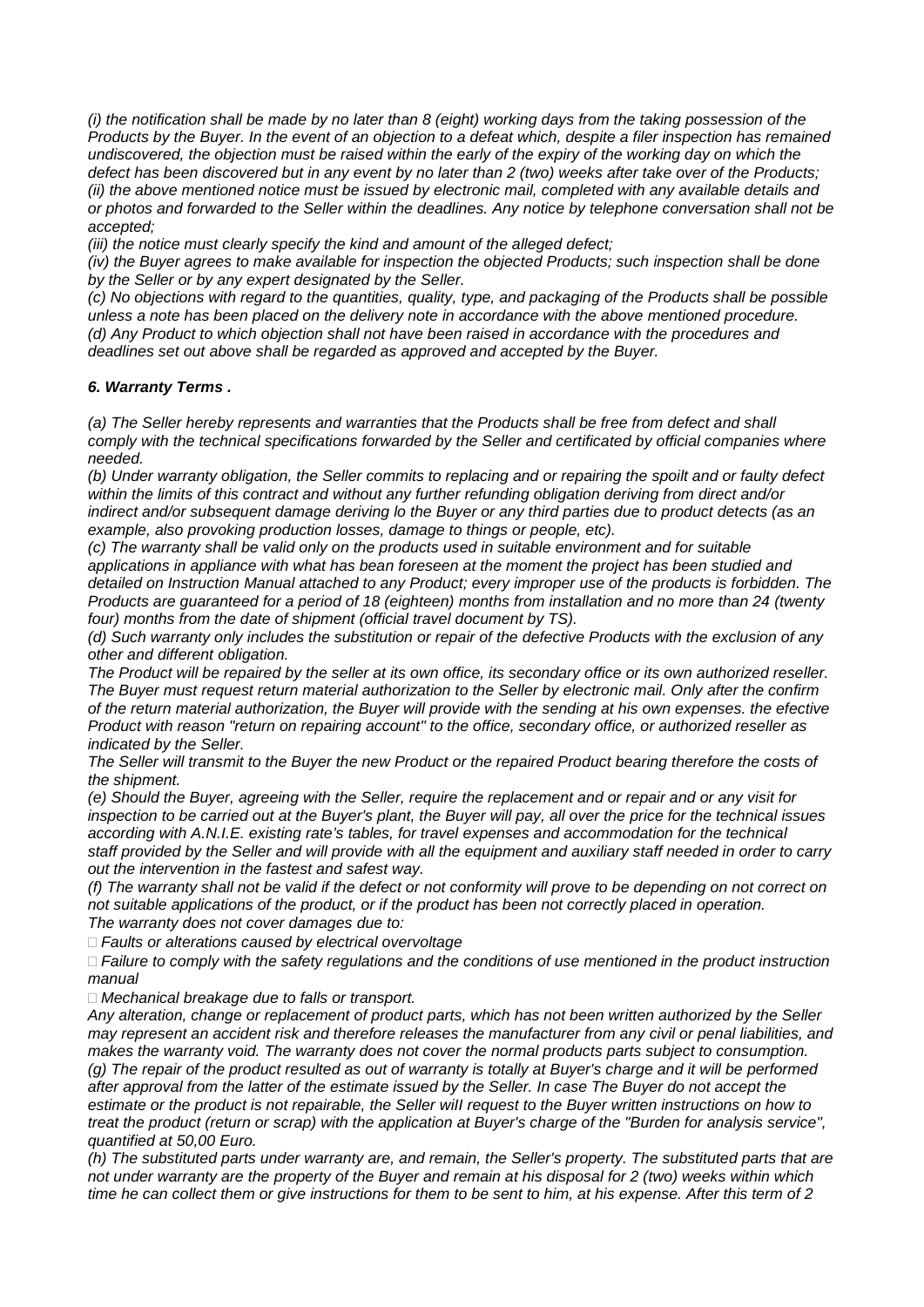*(two) weeks has elapsed the Seller is authorized to consider such parts as scrap belonging to him and hence acquires the right to dispose of them without any compensation whatsoever.*

*(i) For each product you find any specific details concerning the warranty's rules in their respective Instruction Manual attached in electronic form and available on the company website [www.tecsystem.pl](http://www.tecsystem.pl/)*

# *7. Limitation of Liability.*

*(a) The Seller shall do its best endeavour to deliver the Products within the time agreed (if any), but if shall not be liable for any loss or damage of any kind whatsoever caused directly or indirectly by any delay in the completion of the contract or delivery of the Products.*

*(b) All the drawings, photographs, illustrations, descriptions, technical data and performances or any other data and information about the products, contained in documents or drawings annexed to the Seller's offer or included in catalogues, prospects, tables, pricelists, Seller's advertising, are to be considered purely as approximate indications. Any departures or variances will not be considered as a good reason for not accepting the goods or vitiating the contract or as a good reason to lodge a complaint to the Seller. (c) All the drawings sent to the Buyer for approval will be considered as automatically approved by the Buyer unless they are returned to the Seller with notes and comments within ten (10) working days or within the time agreed when submitted to the Buyer.*

*(d) All the tables, technical data, and any other material and technical information included in the offer or provided with the supply will remain under the Seller's ownership and will not be reproduced or communicated to any third parties unless a written agreement is provided by the Seller. The Buyer will not be entitled to use them for purposes other than the ones indicated on this contract.*

*(e) The Buyer declares if has freely chosen the goods from the wide range of the Sellers products according to its free and unquestionable judgement. The Seller does not know and will not be responsible for the practical use of the products by the Buyer. The Seller will not be liable for the use of the products and the suitability of the product far the use and practical purpose the product is bound to, be the product used individually or in connection with other products outside and or inside complex systems. The Buyer freely chooses the product from the Seller's range and will have to verify the connection and functioning of the product inside the systems and complex equipment the product will be implemented in. The Seller will be exclusively responsible far the correct functioning of the supplied products in accordance with the characteristics and performance indicated by the Seller. The Seller's responsibility/y is limited to the replacement and or fixing and or refund of the invoiced value. Apart from the above mentioned liability, the Seller will in no case be deemed as responsible for any direct and or indirect and or subsequent damage deriving to the Buyer or to any third parties due to defects of the product, including production losses, damage to things, people or other.*

*(f) The Seller will be entitled to make changes to the product at any moment, due to production needs, provided those changes do not alter the product performance and or specifications in a substantial way.*

#### *8. Retention of Title.*

*(a) The Product supplied shall remain in the property of the Seller until the date of the full payment by the Buyer of the entire price of the Products and of all amounts due to the Seller. Until that time the Buyer shall hold the Products as the Seller's fiduciary agent and shall keep the Product properly stored, protected and insured.*

*(b) If in the Country of the Buyers domicile for the validity of the retention of title far the benefit of the Seller it is necessary to fulfil some administrative or legal formalities as, without limitation, to file the Products with the public register or to affix particular seals on them, the Buyer shall cooperate with the Seller and shall do its best effort far carry out all the necessary actions in order to obtain a valid retention of title right on the Products for the benefit of the Seller.*

*(c) The Buyer shall have the right to dispose of the Products delivered by the Seller or to process them in the ordinary course of the business. In such a case, the proceeds came from the sale or from the process of the Products shall be transferred to the Seller up to the concurrence of the full price due by the Buyer to the Seller for the supply of Products.*

*(d) The right to the Buyer to dispose of Products or to process them shall cease in the cases referred to in paragraph 3 (d) above. In such a case, the Buyer must place the Products at the disposal of the Seller who shall have the right to enter upon the Buyers premises for the purpose of obtain the ownership of the Products.*

*(e) In the event of any Third party action against the Seller's Products delivered under retention of title, the Buyer shall notify such party of the Seller's property and shall immediately inform the Seller about such action. The Buyer shall bear the costs of any intervention.*